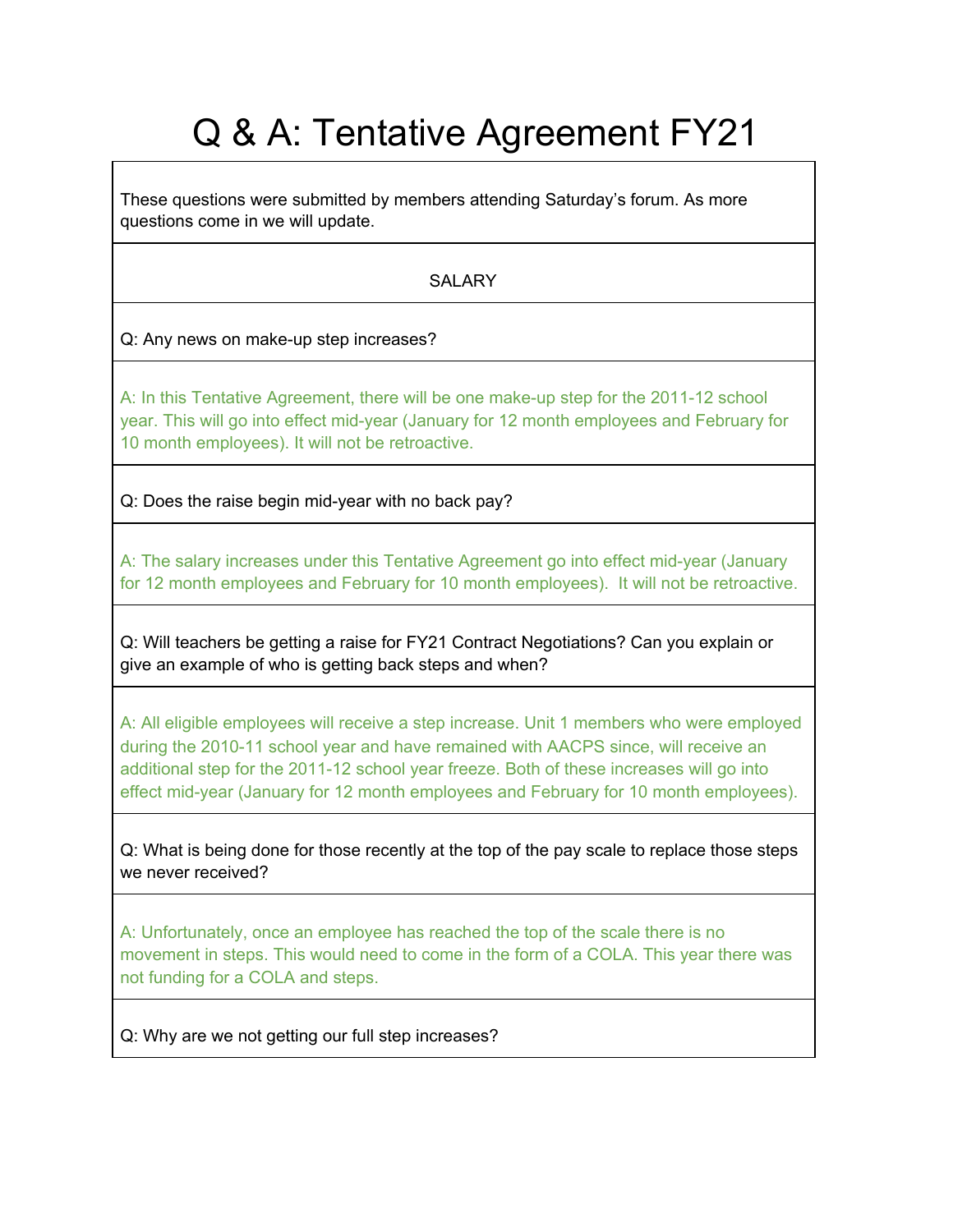A: The mid-year step increase is being proposed so that Unit 1 members who experienced a step freeze in the 2011-12 school year can make that up. Both are full step increases, but their effective day is mid-year.

Q: Did the amount of funding for salaries change through the arbitration process? Is the pie slice bigger, smaller or the same?

A: The amount that Anne Arundel County funded did not change from the budget approved by the County Council in June. This was the same amount, \$11.4 million for salary, that was used throughout the arbitration process. During bargaining prior to COVID-19 hitting, revenue projections were higher and AACPS and TAAAC were bargaining under those figures based on what AACPS was including in their request to the County.

Q: Getting back a step requires "no break in service" does that mean during the 10-11-11/12 years OR since then?

A: This would include any breaks in service since the years listed.

Q: Why are some staff members further behind in steps than others?

A: There are factors since 2008 that caused this. One is the reduction in experience credit recognized upon hire to AACPS. In some years, teachers were reduced from 1-3 years. Another was the result of a restructure in the salary scale that moved some employees to a step that did not match the number of their years of experience. And there were five years that step increases were frozen.

Q: Why does the steps and cola start mid-year...what is the rationale?

A: The step will begin mid-year to allow enough funds to be available to include a make-up step for the 2011-12 school year. There is no COLA in this proposed Tentative Agreement.

Q: Explain how funds for salary are accounted for in contract.

Q: Where can TAAAC members see written data on the numbers from negotiations?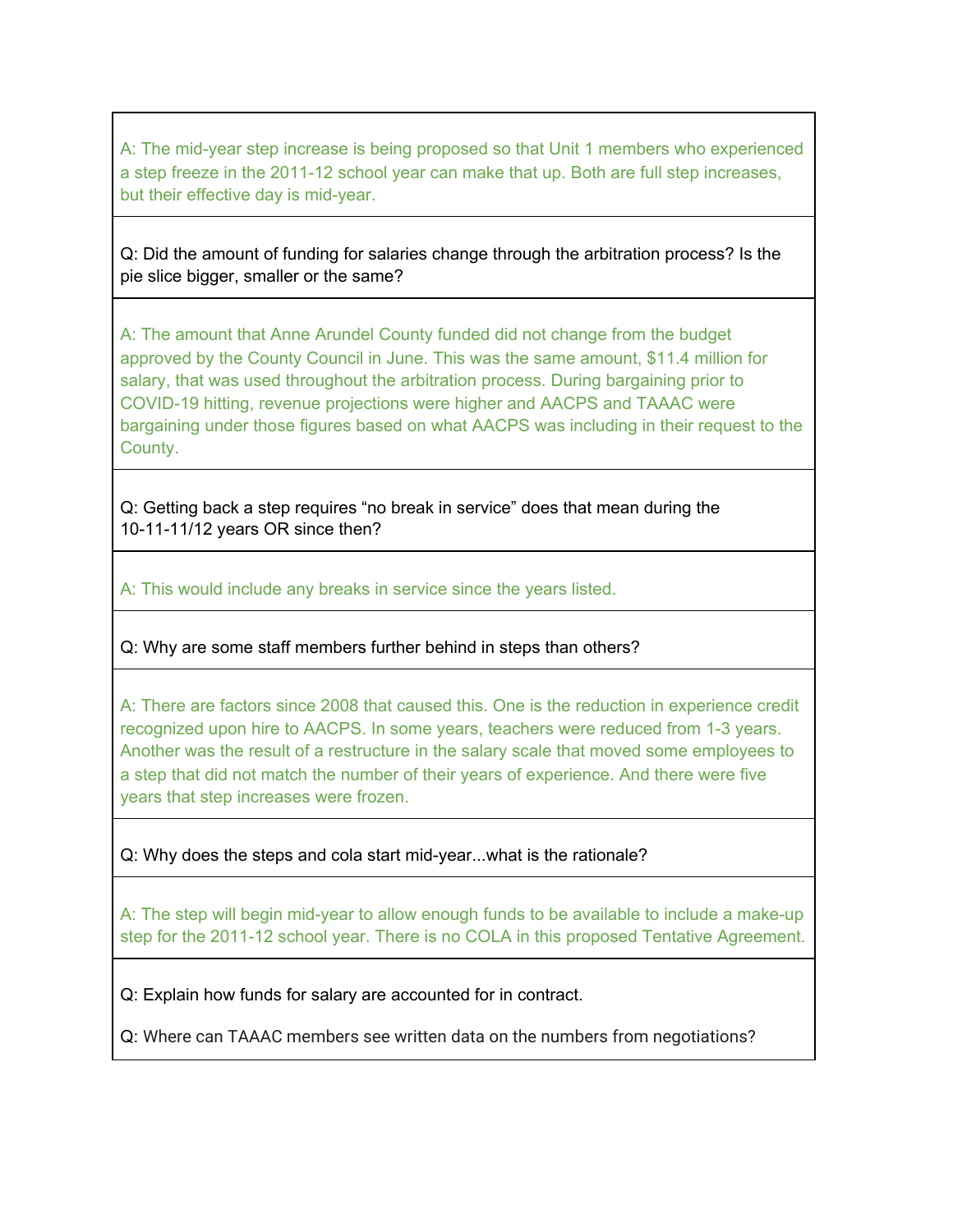A: (See item #3 on "The Numbers" document [https://docs.google.com/document/d/1JThwtyPh\\_rUDyQaz2XyHXzHkJEBizAvom5bG3b0L](https://docs.google.com/document/d/1JThwtyPh_rUDyQaz2XyHXzHkJEBizAvom5bG3b0LZTs/edit?usp=sharing) [ZTs/edit?usp=sharing](https://docs.google.com/document/d/1JThwtyPh_rUDyQaz2XyHXzHkJEBizAvom5bG3b0LZTs/edit?usp=sharing) )

\$11.4 million for Unit I salaries, 10/29/20 mediation salary agreement:

i. Mid-year across the board step increase for eligible Unit I members - \$5.5 million (\$11.4 million for an entire year)

ii. Mid-year recover step - \$1.6 million (\$3.2 million for an entire year)

iii. Full year salary package cost - \$14.6 million (half year - \$7.3 million)

*iv.* \$3.9 million carried forward to offset addition package cost for FY22 – *This salary package has a full-year cost that exceeds the amount allocated for FY21. Because the package will cause the Board to begin FY22 at \$3.2 million above their FY21 allocation, it is necessary to implement the changes at the half-year point and carry \$3.9 million forward to FY22 to of set the additional cost of the full-year salary.*

Q; Does maternity leave or FMLA constitute a break in service?

A; Based upon the criteria of eligibility established last year in Article 3A, a leave of absence is not a reason to deny the recovery step.

What is the estimated dollar value increase to an across the board step increase for Unit 1 going forward due to the very large increase in the provisional scale?

A. It would not impact because it is already budgeted for provisional teacher to move to the regular pay scale.

What is the dollar value associated with one recovery step for those teachers currently 5 steps behind?

A: About \$450,000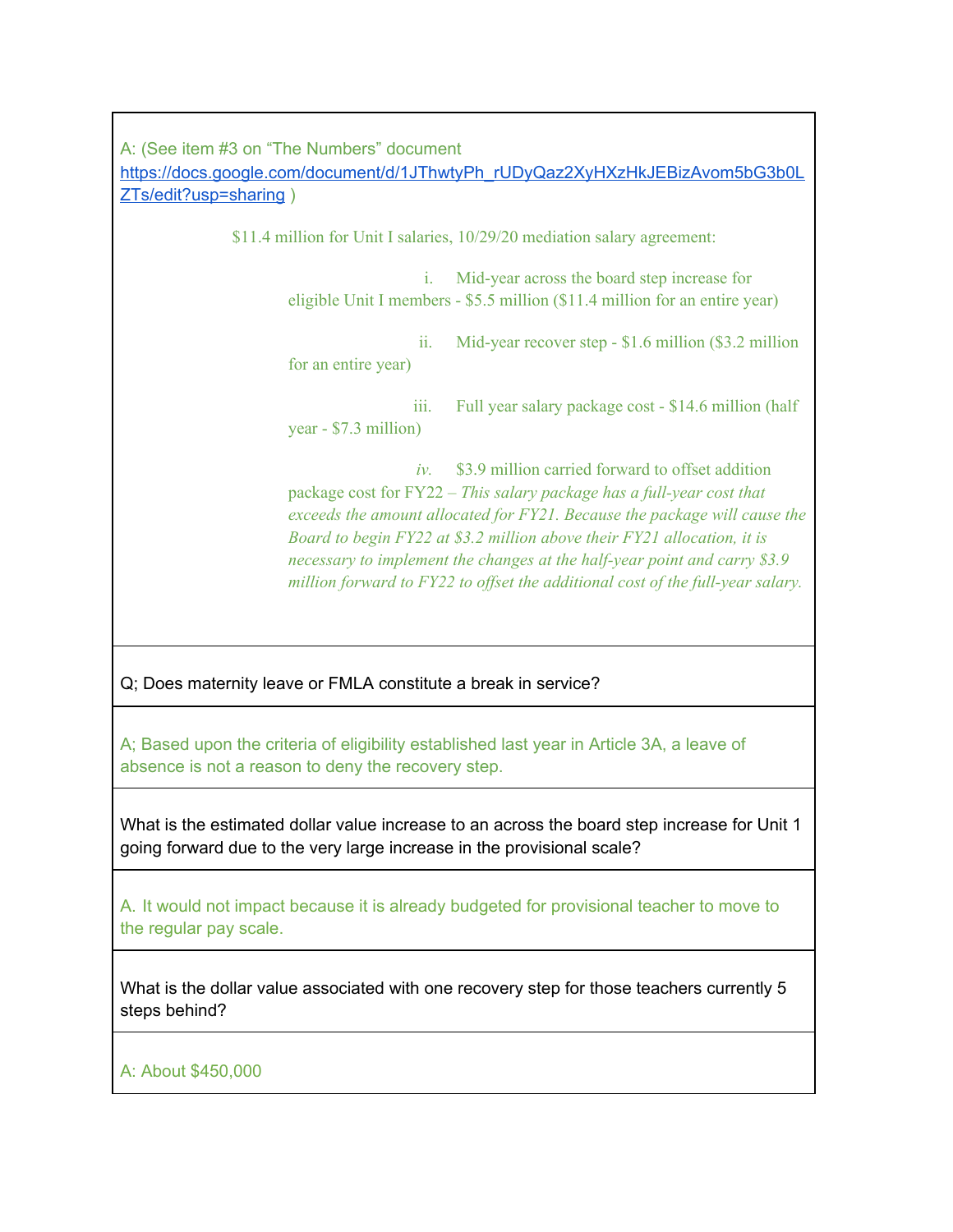What is the total estimated dollar value required to bring all teachers currently 4 and 5 steps behind to 3 steps behind?

#### A: About \$1.45 million

What is the total estimated dollar value required to bring all teachers 3,4, and 5 steps behind to 2 steps behind?

A: About \$3.4 million

## VOTING AND PROCESS

#### Q: What is the voting process?

A: This year, the vote on the Tentative Agreement will take place electronically. Every member will receive an email with a link to their ballot. A link will also be included on the TAAAC website ([www.taaaconline.org\)](http://www.taaaconline.org/). You will need your membership number. The final vote of the entire membership will be the binding vote on the contract. This is a change from last year and approved by the Representative Assembly in our Bylaws. (Article 3-Membership, Section 11. Final ratification of the Negotiated Agreement shall be determined on the basis of an electronic vote by Association members.)

The date of the vote is still being determined by the turnaround that Election America will need to make it "live".

### Q; If we vote no on contract, what are the next steps?

A: We will notify the Board and the mediator and demand to go back to the bargaining table. If we are unsuccessful, the dispute will move to the Public Schools Labor Relations Board for final resolution. Due to the fact that the majority of the members are politically appointed by the governor, both our MSEA attorney and the mediator have strongly recommended that we not move the dispute to them. They can impose the last and final offer by the Board, which includes Board proposals that had been previously withdrawn (See document "BOE Proposals that were Withdrawn").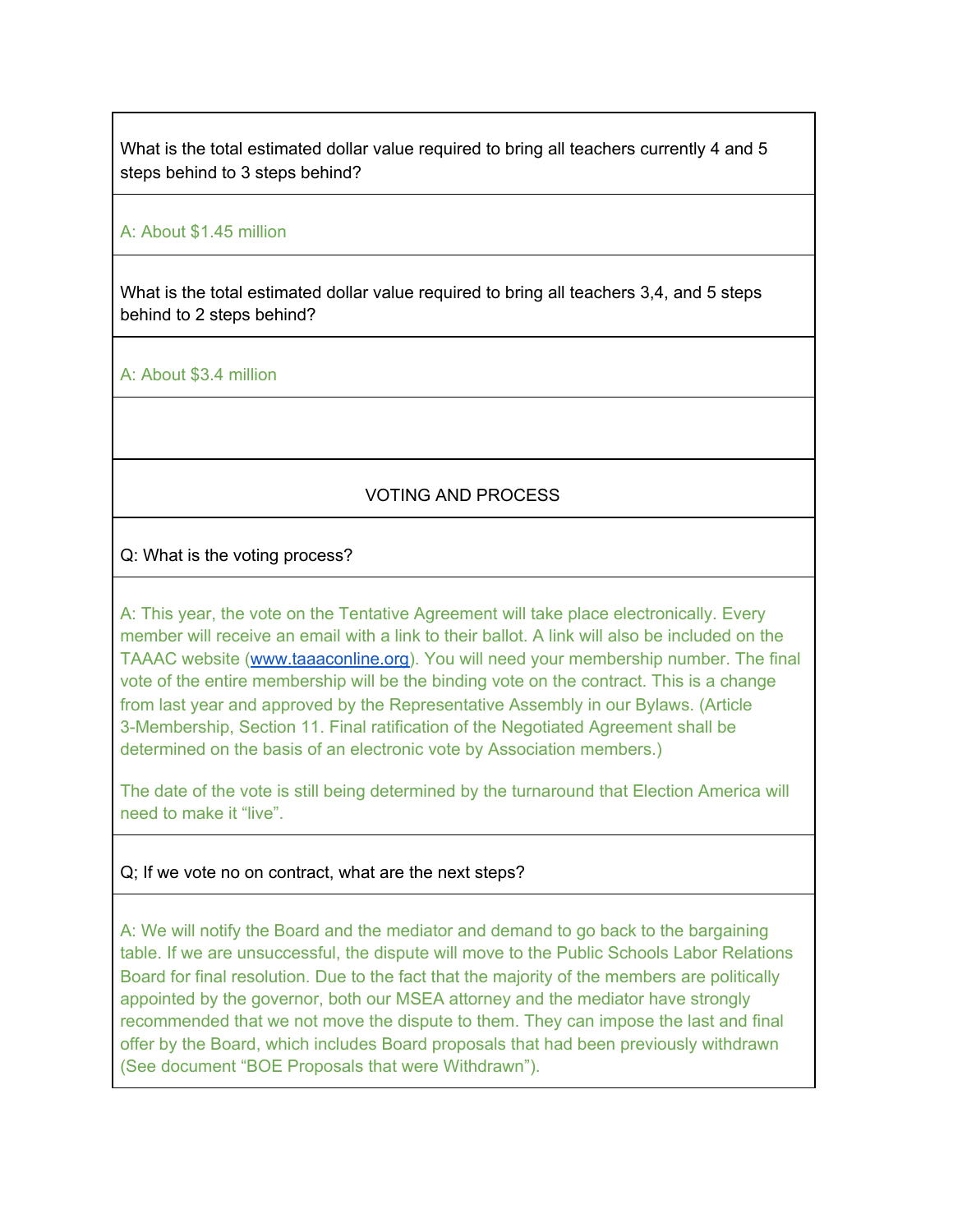Q: Why should we vote for this?

A: Each TAAAC member has a vote in this contract and must weigh the personal benefits from this. We recognized that any contract, including this one, has pros and cons that benefit or impede members in different ways.

## PROVISIONAL SCALE

Q: Could the funds going towards provisional scale have been used to the make a full year step make up for those who are behind?

A: No. The funding for the steps was not impacted by the change in the provisional scale. There was \$11.4 million and that total remained in our bargaining for steps.

Q: Why would we agree to fund provisional teachers and not close the gap for ALL teachers. Bottom line was to equity.

A: Quite simply, it was part of the total package. The Board would not agree to a recovery step without TAAAC agreeing to the change in the provisional scale.

Q: Will current provisional employees get raises to match SPC salaries on equal steps?

A: Members on the provisional scale will match the SPC. However, they cannot advance higher than the fourth step while on a provisional license.

Q: Explain the \$\$ for the provisional teachers. I thought teachers hired in 11/12 school year we're getting make up steps this year

A: When Conditionally Certified teachers are hired, they are budgeted for their placement on the regular pay scale but paid less until they achieve full certification. No funds for Unit I salary enhancements were used for the Provisional Scale adjustments.

Q: How is it promoting equity to pay provisional and apc certified teachers the same rate?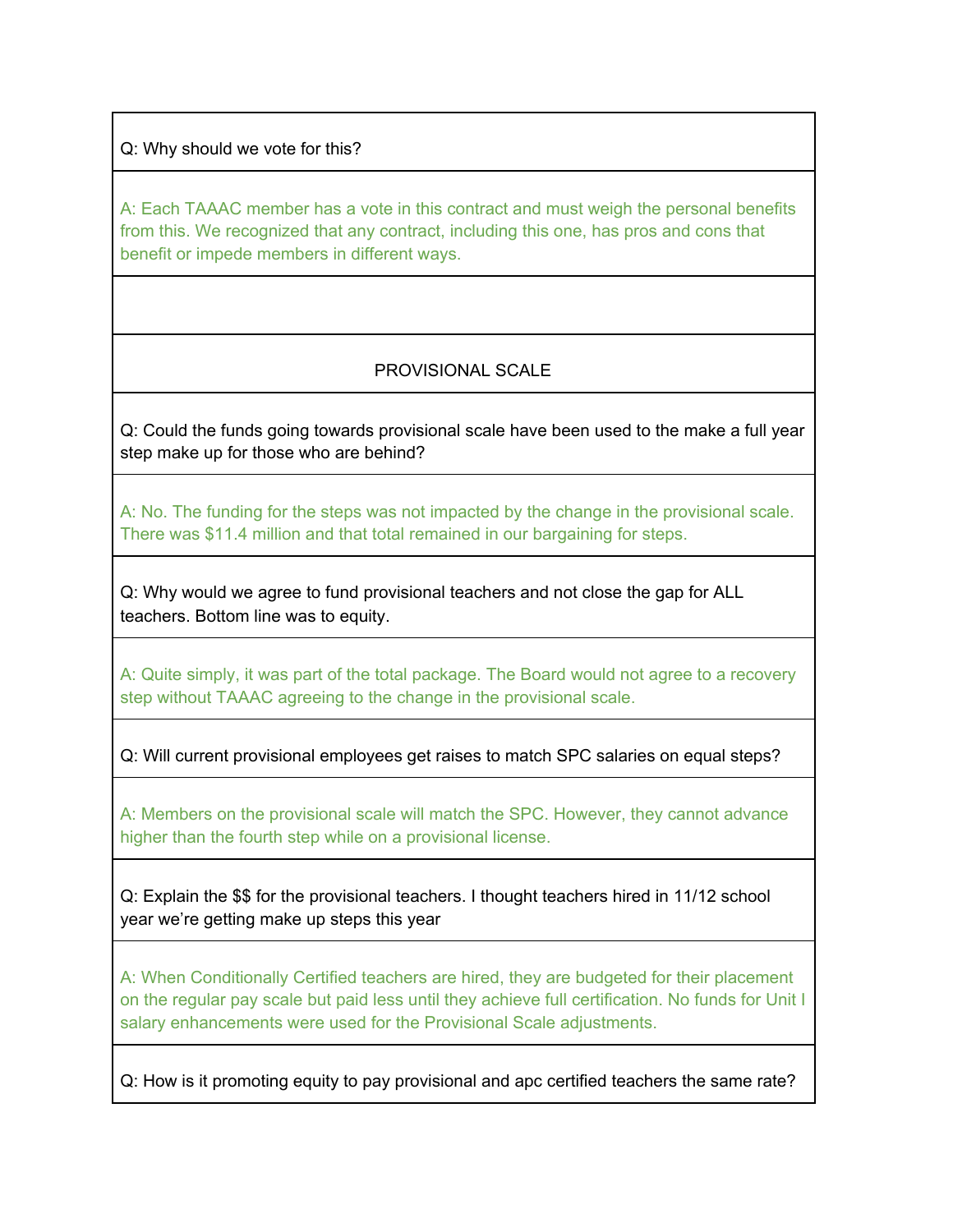A: The change in the provisional salary scale was a Board proposal. They claim this change was necessary for recruitment. They did not cite equity as a benefit or consequence of their proposal.

Why is there more concern shown for conditional teachers than veteran teachers who have been screwed over for years?

A: The agreement to the provisional scale was included as a compromise to gain a back step for some of our veteran members. We acknowledge it does not reach all of our veteran teachers.

If this contact is voted no, would you say that this provisional pay scale is most likely to be in the Boards final proposal to the Labor Board? Will the provisional scale be addressed in TAAAC's final offer

A: Yes. A last and final offer includes our proposals, not what the other side proposals. The changes to the provisional scale was from the BOE.

# **RESIGNATION**

Q: Could you clarify the process for a teacher to take a medical leave of absence as a step in resigning?

A: A medical leave of absence and resignation are unrelated. Contact your TAAAC staff representative for further information.

Q: Clarify retiring during the school year.

A: The proposed contract has no impact on retirement. Contact HR for more retirement information.

Q: What is the reasoning behind changing the resignation article?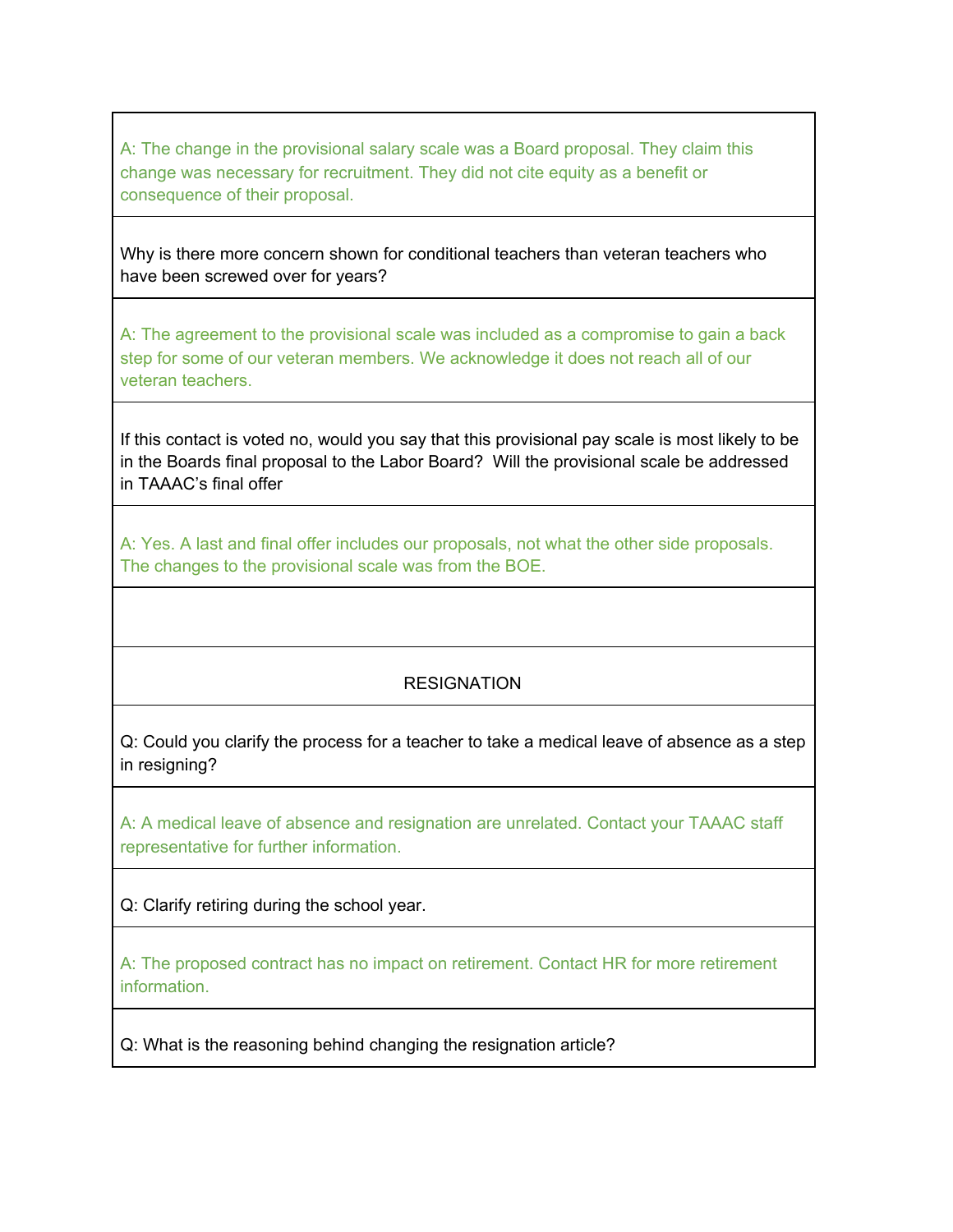A: This was a proposal of the Board. They claim that the current language allows for "poaching" by other neighboring jurisdictions.

Q: So if our accommodation request is not approved and we decide to resign are they going to go after our license?

A: Not necessarily. The new language includes the ability to request release from your contract during the school year without penalty for a number of reasons including medical and other compelling reasons.

Q: I see there is a change being made on teachers resigning. Is it possible to leave it the way it is, 30 days notice, no questions?

A: Not if the new language is ratified.

Q: I would like to know how HR can legally reject someone's resignation.

A: A resignation cannot be rejected. However, if release from the contract is not granted, then the penalties prescribed in the contract can be imposed.

Q: Why would we give up the protection for teachers who need to resign during the year?

A: This was a priority Board proposal. The ability to resign during the school year does still exist in the proposed language.

They can deny and we can fight this but how long does TAAAC expect that to take?

A: The grievance process could take up to a year.

WHat changed about the 30 days?

A: If ratified, a teacher may no longer resign during the school year with 30-days notice that is not subject to approval.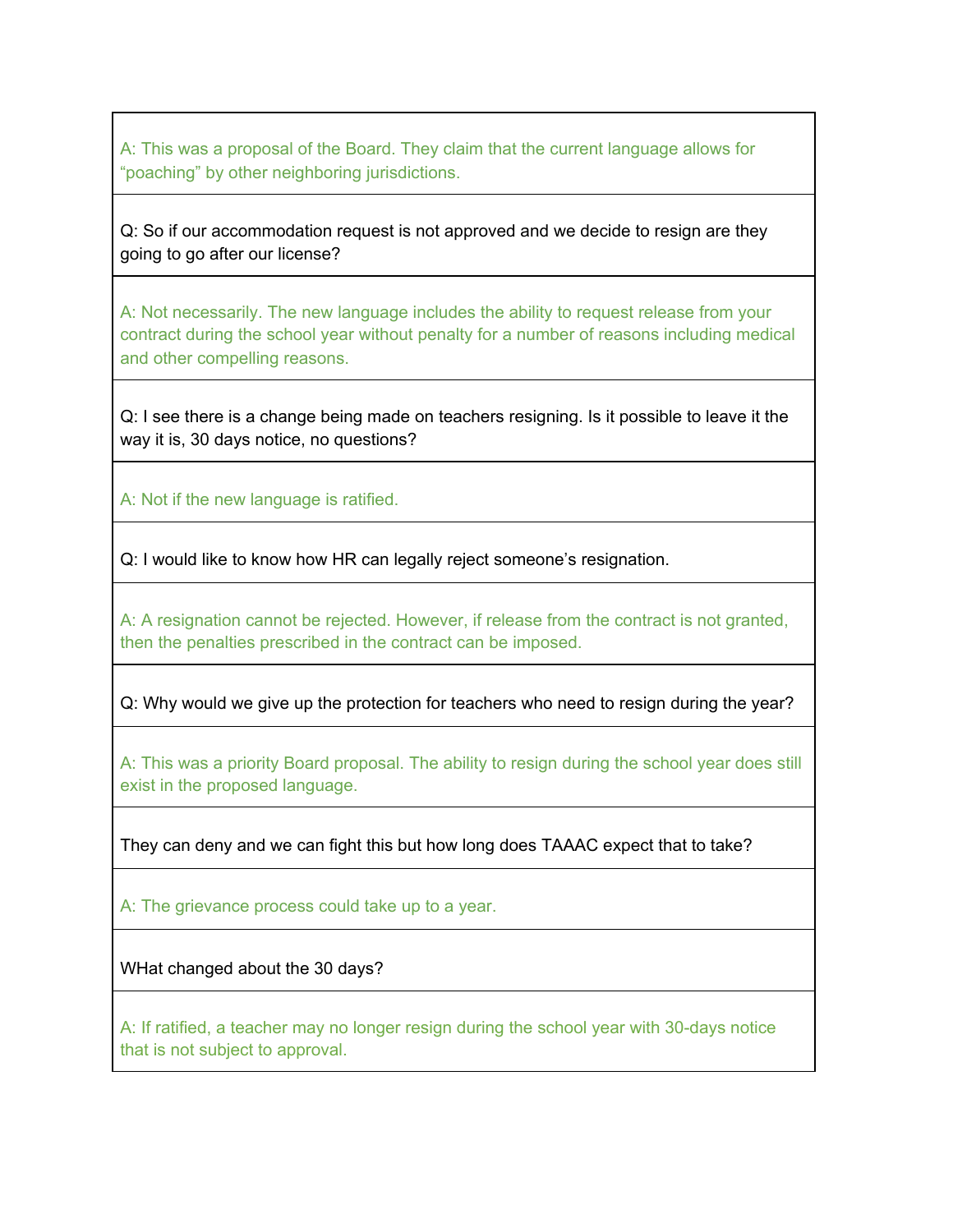if someone wishes to resign during the school year, can they do so if they provide a 30-day notice?

A: If the new language is ratified an implemented, there will no longer be a 30-day provision, but resignation is subject to approval.

Can a teacher who is many steps behind switch to another county during the school year if they give 30 days notice?

A: Not if this tentative agreement is ratified

Who gets to decide the compelling reasons?

A: Executive Director of Human Resources, Jessica Cuches

Can provisional teachers be granted outside experience that will start them at step 4?

A: No.

Does the resignation requirement also apply to retirement?

A: Employees have historically been allowed to retire at any point during the calendar year.

Is there a document that outlines "compelling reasons"

A: No

## GENERAL QUESTIONS

Q: Can we negotiate a contract for more than a year?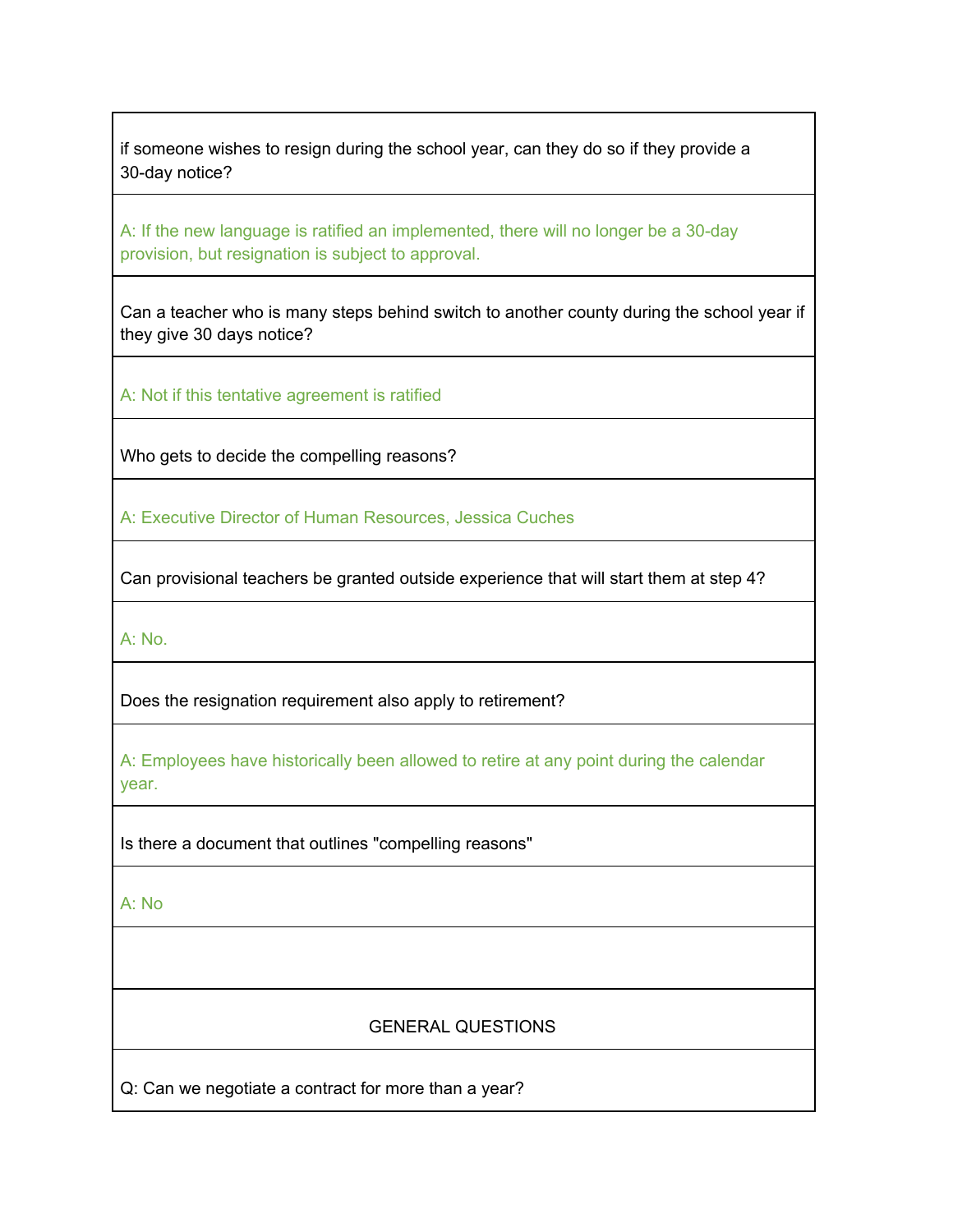A: Yes, but it requires mutual agreement. The Board has been opposed to multi-year contracts for quite some time.

Q: What was the reasoning behind dismissing non member dues?

A: The discontinuation of collecting fees from non-member Unit 1 employees was the result of the Janus Supreme Court decision.

How many teachers are currently 5 steps behind?

A: Aout 375

What is TAAAC going to do to bring public attention to the significant disparity in teacher pay? Where are the press conferences, rallies, etc.? Parents should know that AACPS is driving out experienced teachers and prioritizing new, uncertified, inexperienced teachers.

A: We are continuing to work to build our alliances with community groups. This will be part of our advocacy moving forward.

If county revenue is higher than projected next year, can the county executive add to the school budget after the school budget is passed only to be used for compensation?

A: Yes, but the funds would need to begin with a budget request from the BOE and travel through the entire budgetary process.

Can TAAAC outline what steps occur if the contract is voted down?

A: We would notify the Board and the arbitrator, and demand to reenter negotiations at the mediation process

Why is it not a priority to bring the teachers who are furthest behind to be equal with other teachers behind? (bringing the 4 and 5 step behind teachers up to 3 steps behind) This would extend an olive branch to those most loyal and most behind and bring unity to the memebers of the union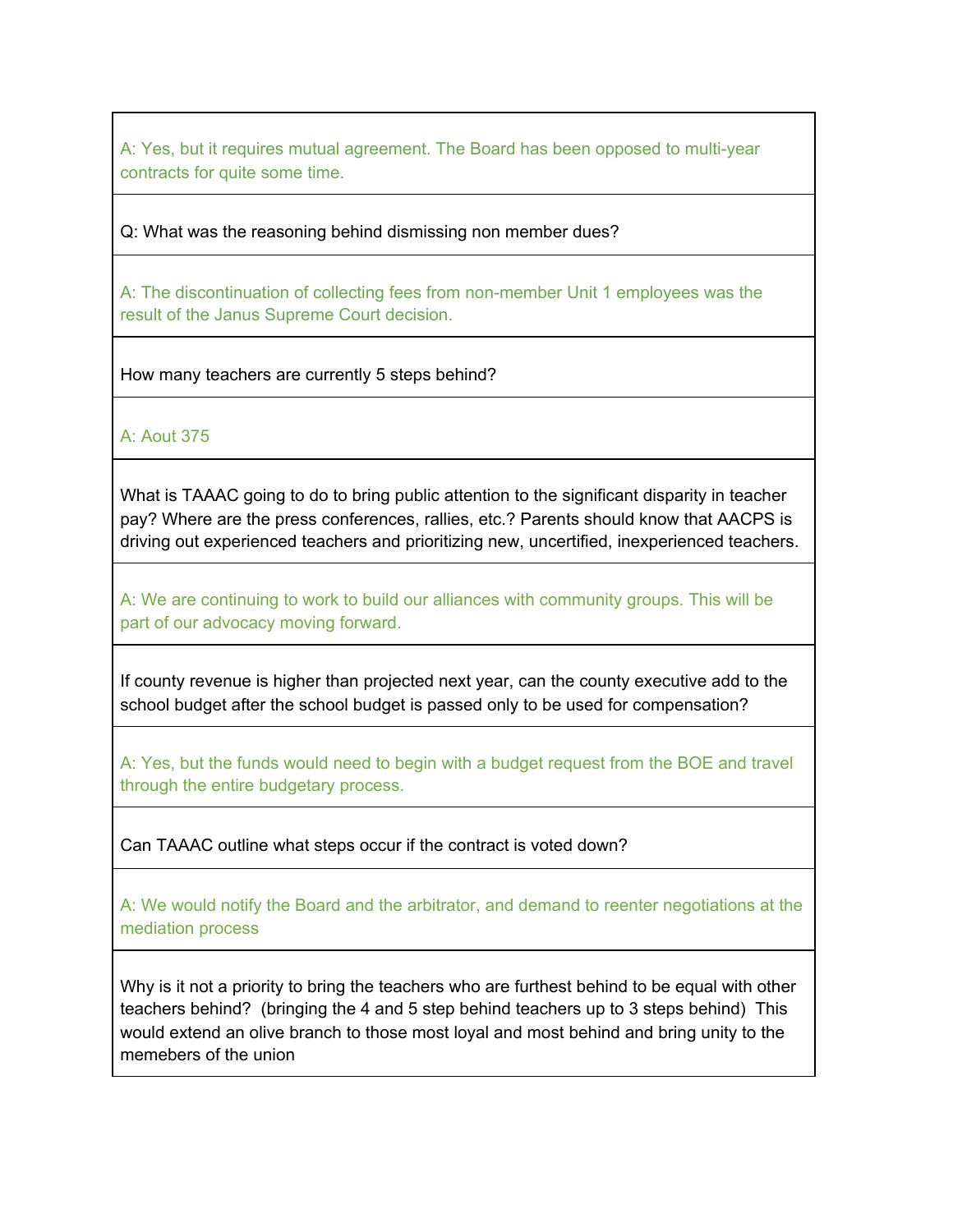A: This was an approach that we brought to the table with our negotiations. The BoE would not move to a place to consider this. We are going to continue to push this in the future.

When hiring a teacher with experience, is the new teacher given pay according to their experience level (step)? If this is so, a teacher who is below in steps leaves but a teacher will equal experience is hired and payed comensorately, doesn't this create an inequity?

A: There is no reduction in experience credit, so new teachers are currently awarded all experience credit up to 20 years.

Can employees be penalized for public advocacy done by our parents, spouses, etc.?

A: No

What do we and MSEA think the labor board would do?

A: The majority of the Public School Labor Relations Board members have been appointed by Gov. Hogan, They are generally not friendly to organized labor, and could award the last and final offer of AACPS. This package contains items such as increases in health insurance, additional mandatory evening activities, elimination of the requirement to seek funding of an annual step increase, etc.

How do members get their membership number required for voting. Will directions for this be clearly explained to all members in advance of the vote?

A: Your membership card, the mailing label on an MSEA or NEA magazine, or call the TAAAC office.

Will the team you negotiate with change for 21-22 now that we have elected some new members to the Board of Ed or is that a different group?

A: The BOE selects their own negotiations team. We have no idea who they will choose for FY22

If we were to vote no, what would be the next steps to return to negotiations?